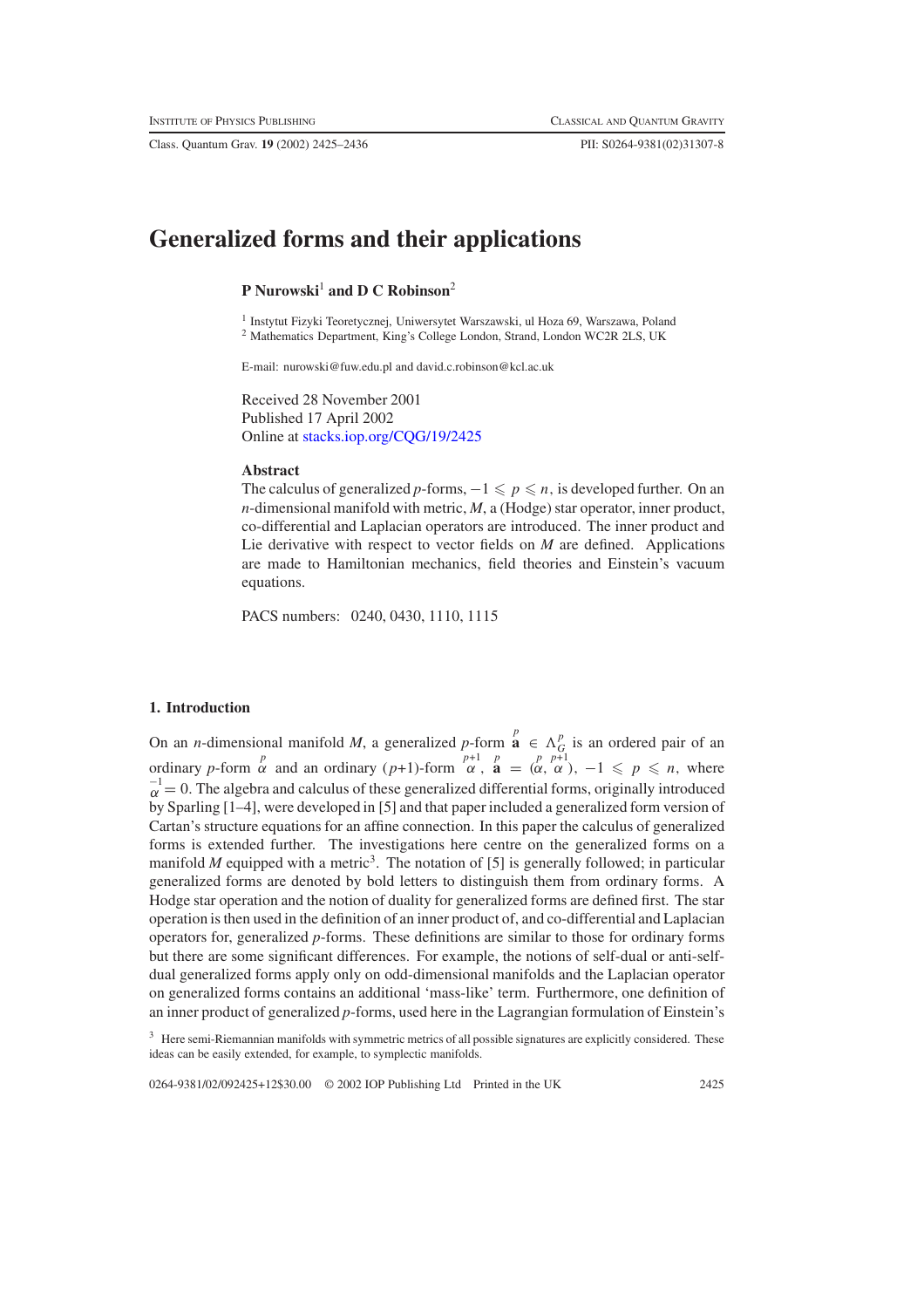vacuum equations, admits the inclusion of boundary terms. Next vectors and vector fields and generalized forms are considered. Here tangent vector fields to *M* are mainly considered although more general possibilities are mentioned. The inner product and Lie derivative of generalized forms with respect to tangent vectors are defined.

Thirdly, a number of applications of the results above, to mechanical and physical field theories, are exhibited. These include generalized form analogues of Hamiltonian systems, scalar fields, Maxwell and Yang–Mills fields, and Einstein's vacuum field equations. It is seen that generalized forms provide a natural formalism within which to consider potentials and gauge conditions. The extension of zero rest mass systems to systems with non-zero rest mass occurs naturally in this framework. This recalls the association made in [5] between the generalized form version of Cartan's structure equations, torsion and translations.

## **2. Manifolds with metrics and differential forms**

In this section we first recall some of the definitions and theorems which apply to ordinary differential forms on an oriented *n*-dimensional manifold *M* with metric g [6]. Analogous results, applicable to generalized forms are then formulated.

Let  $\Lambda^p$  denote the module of (ordinary) *p*-forms on *M*. Recall that the Hodge star operator maps a *p*-form  $\alpha$  to the dual  $(n-p)$ -form

$$
* : \Lambda^p \to \Lambda^{n-p} \quad \text{by} \quad \alpha \mapsto *\alpha. \tag{1}
$$

Furthermore

$$
**\alpha = \begin{array}{c} P \\ S \alpha, \end{array} \tag{2}
$$

<span id="page-1-0"></span>where,

$$
\int_{s}^{p} = (-1)^{p(n+1)} \operatorname{sgn}(\det g). \tag{3}
$$

The symmetric inner product of two  $p$ -forms  $\alpha$  and  $\beta$  is given by

$$
(\alpha, \beta) = \int_M \alpha \wedge * \beta,\tag{4}
$$

when the integral is defined. In the Riemannian case it is positive definite. The co-differential, or adjoint derivative operator,  $\delta : \Lambda^p \to \Lambda^{p-1}$ , is defined by

$$
\delta \alpha = \frac{p}{\sigma} * d * \alpha, \tag{5}
$$

where

$$
\stackrel{p}{\sigma} = (-1)^{np+n+1} \operatorname{sgn}(\det g). \tag{6}
$$

Recall that a *p*-form,  $\alpha$ , is co-closed if  $\delta \alpha = 0$ , and co-exact if  $\alpha = \delta \beta$ , for some (*p*+1)form  $\beta$ . The Laplacian  $\Delta$  is the linear operator mapping *p*-forms to *p*-forms given by

$$
\Delta = (d + \delta)^2 = d\delta + \delta d,\tag{7}
$$

and a *p*-form  $\alpha$  is harmonic if  $\Delta \alpha = 0$ . On a compact orientable Riemannian manifold  $\alpha$  is harmonic if and only if  $\alpha$  is both closed and co-closed, and the Hodge theorems, see e.g. [6], apply.

Consider next the generalized *p*-forms. Recall from [5] that the (left) exterior product of a generalized *p*-form  $\mathbf{a} = \begin{pmatrix} p & p+1 \\ \alpha & \alpha \end{pmatrix}$  and a generalized *q*-form  $\mathbf{b} = \begin{pmatrix} q & q+1 \\ \beta & \beta \end{pmatrix}$  is given by

$$
\stackrel{p}{\mathbf{a}} \wedge \stackrel{q}{\mathbf{b}} \equiv \stackrel{p}{(\alpha \wedge \beta, \alpha \wedge \beta}^q \stackrel{p}{\alpha} \wedge \stackrel{q+1}{\beta} + (-1)^q \stackrel{p+1}{\alpha} \wedge \stackrel{q}{\beta},\tag{8}
$$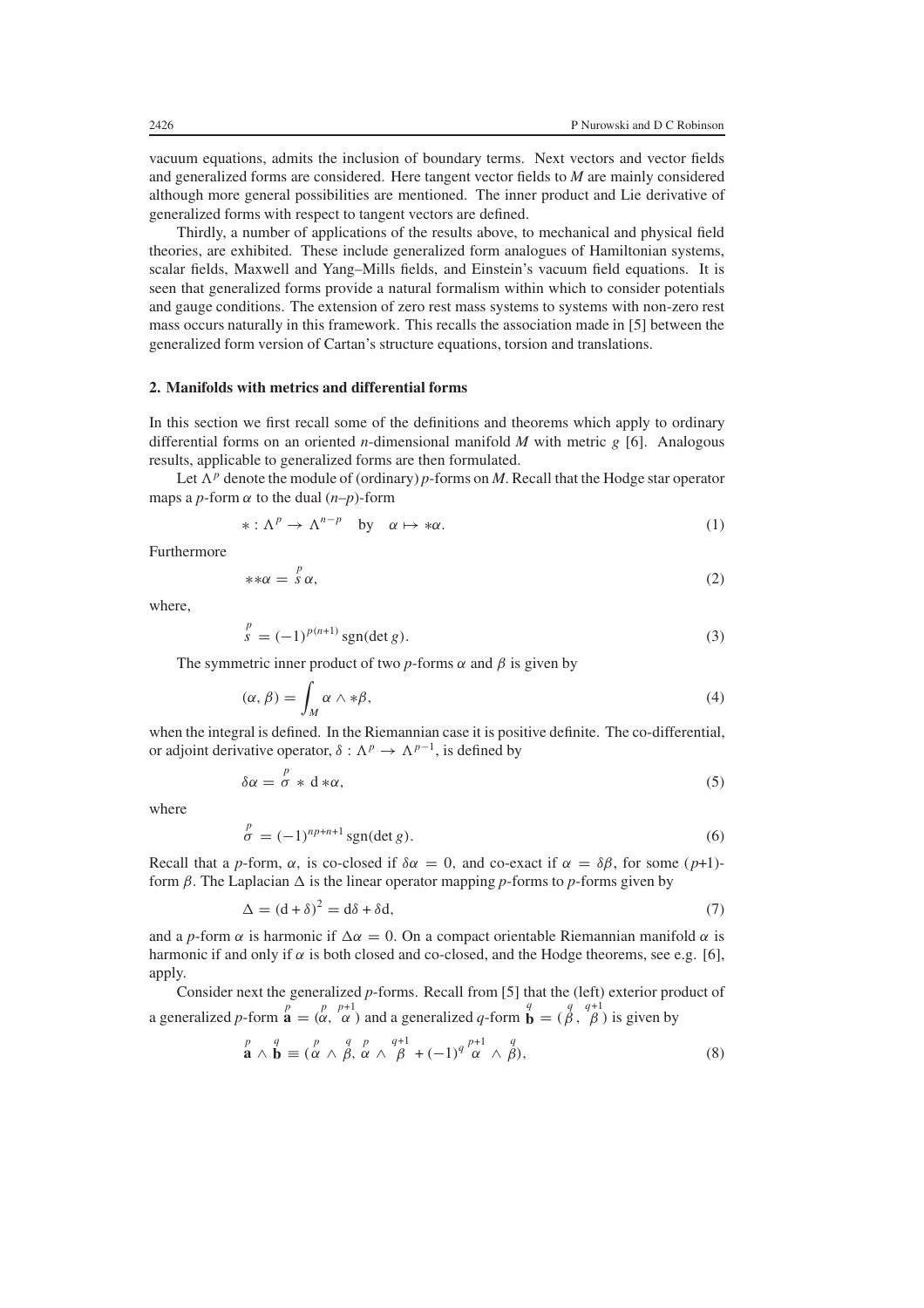and the exterior derivative of  $\overrightarrow{a}$  is given by

$$
\mathbf{d}_{\mathbf{a}}^p \equiv (\mathbf{d}_{\alpha}^p + (-1)^{p+1} k_{\alpha}^{p+1}, \mathbf{d}_{\alpha}^{p+1}).
$$
\n(9)

Here *k* is constant, a necessary and sufficient condition for  $d^2 = 0$ . In this paper we again follow the convention that generalized forms are denoted by bold lowercase Latin letters and ordinary forms are denoted by Greek letters. Furthermore, ordinary forms such as  $\alpha^p$ , with *p* negative, are (conventionally) zero. Unless it is explicitly stated otherwise, the constant *k* will be assumed to be non-zero, and  $-1 \leqslant p \leqslant n$ .

The Poincaré lemma for generalized forms is simple because generalized forms are closed if and only if they are exact.

**Theorem.** Let 
$$
\mathbf{a} = (\alpha, \alpha)
$$
 be closed so that  $\mathbf{d}^p = 0$ . Then  $\mathbf{a}$  is exact and

*(a) if*  $p \ge 0$ ,  $\mathbf{a} = d \mathbf{b}^{p-1}$  *where*  $\mathbf{b} = (\beta, (-1)^p k^{-1} [\alpha - d \beta] )$  *for any ordinary (p-1)* $form \stackrel{p-1}{\beta}$ ;

*(b) if*  $p = -1$ *, any closed minus one-form is zero.* 

In the following a Hodge star operator, co-differential and Laplacian, etc for generalized forms are defined. These are analogues rather than direct extensions of the results given above for ordinary forms. The definitions involve, amongst other things, particular choices of signs. Other choices of signs would lead to slightly different definitions.

First the (Hodge) dual and star operator,  $\star$ , for generalized forms are defined by

$$
\star : \Lambda_G^p \to \Lambda_G^{n-p-1} \quad \text{by} \quad \stackrel{p}{\mathbf{a}} \mapsto \star \stackrel{p}{\mathbf{a}} \equiv ([-1]^{n-p-1} \ast \stackrel{p+1}{\alpha}, \stackrel{p}{\alpha}). \tag{10}
$$

This definition gives, as the dual to a generalized p-form, a  $(n-p-1)$ -form rather than a  $(n-p)$ form as is the case for ordinary *p*-forms. For example, the dual of a −1-form,  $\star$ **a**, is a generalized *n*-form.

Since

$$
\star \star \mathbf{a}^p = s^p (-1)^p \mathbf{a} \equiv \lambda^2 \mathbf{a}, \tag{11}
$$

where  $\int_{a}^{p}$  is defined in equation [\(3\)](#page-1-0), the possible eigenvalues of  $\star$  are  $\pm \lambda$ , where in fact  $\lambda = 1$ or *i*. With the above sign conventions, a generalized *p*-form is said to be self-dual if  $\star \hat{\mathbf{a}} = \lambda \hat{\mathbf{a}}$ , and anti self-dual if  $\overrightarrow{aa} = -\lambda \overrightarrow{a}$ , where the choice of  $\lambda$  depends, as usual, on the signature of the metric. It is straightforward to see that necessary conditions for a generalized *p*-form to be either self-dual or anti self-dual are that *n*, the dimension of *M* be odd, and that  $p = \frac{n-1}{2} \ge 0$ .

In fact  $\star \mathbf{a} = \pm \lambda \mathbf{a}$  if and only if  $\mathbf{a} = (\overline{\mathbf{a}}^p, \pm \lambda^{-1} * \overline{\mathbf{a}}^{\frac{n-1}{2}})$ . For the two generalized forms  $\overrightarrow{\mathbf{a}}$  and  $\overrightarrow{\mathbf{b}}$ 

$$
\stackrel{p}{\mathbf{a}} \wedge \star \stackrel{q}{\mathbf{b}} = ([-1]^{n-q-1} \stackrel{p}{\alpha} \wedge \star \stackrel{q+1}{\beta}, \stackrel{p}{\alpha} \wedge \star \stackrel{q}{\beta} + \stackrel{p+1}{\alpha} \wedge \star \stackrel{q+1}{\beta}). \tag{12}
$$

The expression for  $\frac{1}{2}$  ( $\stackrel{p}{\mathbf{a}} \wedge \stackrel{p}{\star} \stackrel{p}{\mathbf{b}} + \stackrel{p}{\mathbf{b}} \wedge \stackrel{p}{\star} \stackrel{p}{\mathbf{a}}$ ) and the definition of an inner product for ordinary forms suggests that a symmetric inner product of two generalized *p*-forms  $\hat{\mathbf{a}}$  and  $\hat{\mathbf{b}}$  be defined as

$$
\left(\mathbf{a}^{p}, \mathbf{b}\right) = \int_{M} \left(\alpha \wedge \mathbf{x} \beta + \alpha \wedge \mathbf{x} \beta\right)
$$
\n(13)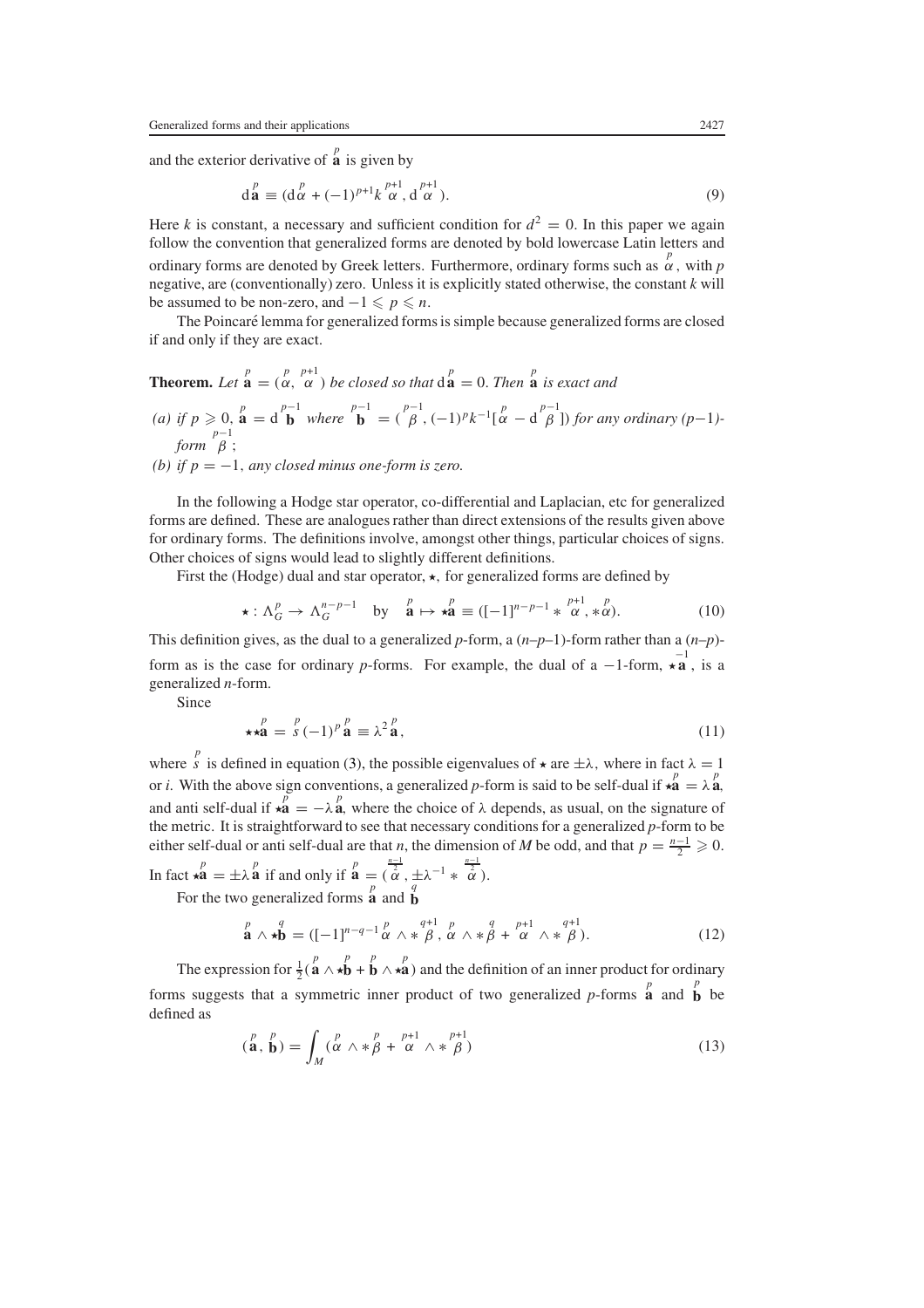<span id="page-3-0"></span>when the integrals are defined. This inner product is necessarily positive definite for a Riemannian manifold and it reduces to the usual definition for ordinary *p*-forms. In particular

$$
\left(\mathbf{a}, \mathbf{a}\right) = \int_M \left(\alpha \wedge \mathbf{a} \alpha + \alpha \wedge \mathbf{a} \alpha\right),\tag{14}
$$

and this expression will be used in section 4 in the construction of Lagrangians.

A co-differential operator  $\delta : \Lambda_G^p \to \Lambda_G^{p-1}$ , by  $\mathbf{a}^p \mapsto \delta \mathbf{a}^p$  is defined by the equation

$$
\delta \stackrel{p}{\mathbf{a}} = (-1)^{p+1} \stackrel{p}{\sigma} \star \mathbf{d} \star \stackrel{p}{\mathbf{a}} \tag{15}
$$

where  $\sigma$  is as in the definition of the co-differential of ordinary forms above. This definition is equivalent to

$$
\delta^{\,p}_{\mathbf{a}} = (\delta^{\,p}_{\alpha\,}, \delta^{\,p+1}_{\alpha} + (-1)^p k^{\,p}_{\alpha}).\tag{16}
$$

From these definitions it follows that

- (a)  $\delta^2 = 0$ , (b)  $\delta \mathbf{a}^{-1} = 0$ ,
- (c)  $\delta \stackrel{0}{\mathbf{a}} = (0, \delta \stackrel{1}{\alpha} + k \stackrel{0}{\alpha}),$
- (d) if  $\mathbf{\hat{a}}$  is co-closed, that is  $\delta \mathbf{\hat{a}} = 0$ , then in a result analogous to the Poincaré lemma above, it is co-exact, that is it is the co-differential of a generalized  $(p+1)$ -form. More specifically, if  $\delta \overset{p}{\mathbf{a}} = 0$ , then if  $-1 \leqslant p \leqslant n - 1$ ,

$$
\stackrel{p}{\mathbf{a}} = \delta \stackrel{p+1}{\mathbf{b}}, \qquad \stackrel{p+1}{\mathbf{b}} = ((-1)^{p+1}k^{-1}[\stackrel{p+1}{\alpha} - \delta \stackrel{p+2}{\beta}], \stackrel{p+2}{\beta})
$$
(17)

for any ordinary  $(p+2)$ -form  $\stackrel{p+2}{\beta}$ . Furthermore,  $\delta \stackrel{n}{\mathbf{a}} = 0$  if and only if  $\stackrel{n}{\mathbf{a}} = 0$ .

Note that any −1-form is both co-closed and co-exact. It should also be noted that when *M* has no boundary, the condition,  $(d\mathbf{a}, \mathbf{b}) = (\mathbf{a}, \delta \mathbf{b})$ , for this co-differential operator on generalized forms to be the adjoint of d, holds.

A Laplacian for generalized forms,  $\Delta : \Lambda_G^p \to \Lambda_G^p$ , is defined to be  $\Delta = d\delta + \delta d$ . Computation, with the choice of signs made in this paper, gives the simple expression

$$
\Delta \stackrel{p}{\mathbf{a}} = (\Delta \stackrel{p}{\alpha} + k^2 \stackrel{p}{\alpha}, \Delta \stackrel{p+1}{\alpha} + k^2 \stackrel{p+1}{\alpha}). \tag{18}
$$

Hence  $\mathbf{\hat{a}}$  is a harmonic generalized form, that is

$$
\Delta \stackrel{p}{\mathbf{a}} = 0,\tag{19}
$$

if and only if

$$
\Delta \stackrel{p}{\alpha} + k^2 \stackrel{p}{\alpha} = 0 \quad \text{and} \quad \Delta \stackrel{p+1}{\alpha} + k^2 \stackrel{p+1}{\alpha} = 0. \tag{20}
$$

A generalized form is harmonic only when its constituent ordinary forms satisfy a Klein– Gordon type of equation with a 'mass-squared' term given by  $k^2$ . The extension from ordinary forms to generalized forms provides a framework within which translations and torsion appear naturally within the framework of Cartan's structure equations [5] and mass terms appear naturally in the context of the Laplacian operators. This provides a physically interesting interpretation of the constant *k*.

In concluding this section it should be noted that the choices of signs in the above definitions have been made in order to make generalized forms eigenforms of the operator  $\star\star$ , to give a definition of  $\delta$  which was simply related to the definition for ordinary forms and to ensure that the Laplacian on generalized forms was computable in terms of the Laplacian, not some other second-order differential operator, acting on ordinary forms.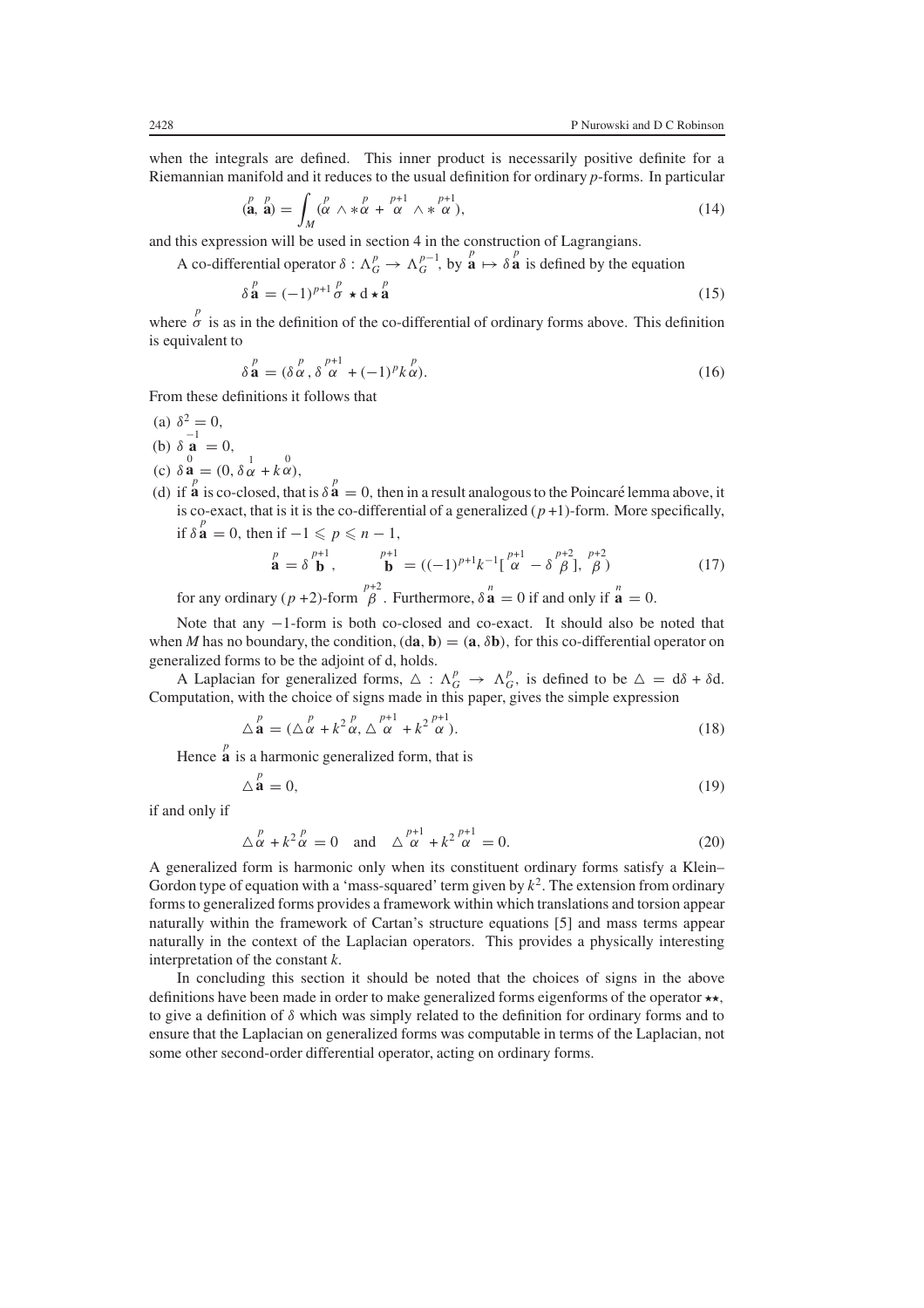## **3. Vectors and generalized forms**

A discussion of vectors could start by considering the ring of generalized 0-forms, *F* and the module  $V^*$  of generalized 1-forms over  $\mathcal F$ . Then generalized vectors could be defined to be the elements of V the module over F dual to V<sup>\*</sup>. That is, if  $\mathbf{a}^{-1} = (\alpha, \alpha)^2 \in V^*$  and  $\mathbf{X} = (\mathbf{X}, \mathbf{X}) \in V$ , then by definition

$$
\langle \mathbf{X}, \mathbf{a} \rangle = \left( \stackrel{1}{X} \stackrel{1}{\lrcorner} \stackrel{1}{\alpha} + \stackrel{2}{\alpha} \stackrel{2}{\lrcorner}, \stackrel{1}{X} \stackrel{2}{\lrcorner} \alpha \right), \tag{21}
$$

where  $\overrightarrow{X}$  is an ordinary vector field tangent to *M*,  $\overrightarrow{X}$  is an ordinary bi-vector field on *M* and  $\overrightarrow{A}$ denotes the ordinary hook or inner product operation. The tensor algebra (and subsequently calculus) over V,  $V^*$  and  $\mathcal F$  could then be constructed. However, the Leibniz rule does not then hold in the usual way. For example in the special case where  $\mathbf{a} = \mathbf{d}\mathbf{b}$ ,  $\langle \mathbf{X}, \mathbf{d}\mathbf{b} \rangle$  cannot be identified with a derivation  $\mathbf{X}(\stackrel{0}{\mathbf{b}})$  because the Leibniz rule does not always hold. Another possibility would be to consider only modules over the ordinary functions and define

$$
\langle \mathbf{X}, \mathbf{a} \rangle = \stackrel{1}{X} \stackrel{1}{\cdot} \mathbf{a} + \stackrel{2}{\alpha} (\stackrel{2}{X}), \tag{22}
$$

but this is not of immediate use, for example, in the forthcoming application to Hamilton's equations. Hence attention here will be confined to the inner product of ordinary vector fields and generalized forms, and definitions will be formulated so that the usual Leibniz formulae for products hold.

Let *X* be an ordinary vector field tangent to *M* and let the generalized *p*-form **a** and *q*-form **b** be given, respectively, by the pairs of ordinary forms  $\begin{pmatrix} p & p+1 \\ \alpha & \alpha \end{pmatrix}$  and  $\begin{pmatrix} q & q+1 \\ \beta & \beta \end{pmatrix}$ . The hook operator (contraction or inner product) on generalized forms is defined for  $-1 \leq p \leq n$ by

$$
\lrcorner: \Lambda_G^p \to \Lambda_G^{p-1} \qquad X \lrcorner^p \mathbf{a} = (X \lrcorner \alpha, X \lrcorner \alpha), \qquad (23)
$$

where as always by definition,  $\alpha = 0$ , and as usual  $X \rvert_{\alpha}^0 = 0$ . Hence  $X \rvert_{\alpha}^0 = 0$  and  $X_{\perp}$ **a** = (0,  $X_{\perp}$  $\alpha$ ). It is a straightforward matter to show that this definition implies that

$$
X \lrcorner (\stackrel{p}{\mathbf{a}} \wedge \stackrel{q}{\mathbf{b}}) = (X \lrcorner \stackrel{p}{\mathbf{a}}) \wedge \stackrel{q}{\mathbf{b}} + (-1)^p \stackrel{p}{\mathbf{a}} \wedge (X \lrcorner \stackrel{q}{\mathbf{b}}), \tag{24}
$$

that is

$$
X \lrcorner (\stackrel{p}{\mathbf{a}} \wedge \stackrel{q}{\mathbf{b}}) = (X \lrcorner (\stackrel{p}{\alpha} \wedge \stackrel{q}{\beta}), X \lrcorner (\stackrel{p}{\alpha} \wedge \stackrel{q+1}{\beta}) + (-1)^q X \lrcorner (\stackrel{p+1}{\alpha} \wedge \stackrel{q}{\beta})).
$$
 (25)

Next the Lie derivative with respect to  $X$ ,  $\pounds_X$  is defined by the usual expression

$$
\pounds_X \stackrel{p}{\mathbf{a}} = X \lrcorner d \stackrel{p}{\mathbf{a}} + d(X \lrcorner \stackrel{p}{\mathbf{a}}),\tag{26}
$$

or equivalently

$$
\pounds_X \stackrel{p}{\mathbf{a}} = (\pounds_X \stackrel{p}{\alpha}, \pounds_X \stackrel{p+1}{\alpha}).
$$
\n(27)

It follows that

$$
\pounds_X(\stackrel{p}{\mathbf{a}} \wedge \stackrel{q}{\mathbf{b}}) = (\pounds_X \stackrel{p}{\mathbf{a}}) \wedge \stackrel{q}{\mathbf{b}} + \stackrel{p}{\mathbf{a}} \wedge \pounds_X(\stackrel{q}{\mathbf{b}}),
$$
\n(28)

and all the Cartan formulae [9] are satisfied; in particular,

$$
\pounds_X \circ d = d \circ \pounds_X. \tag{29}
$$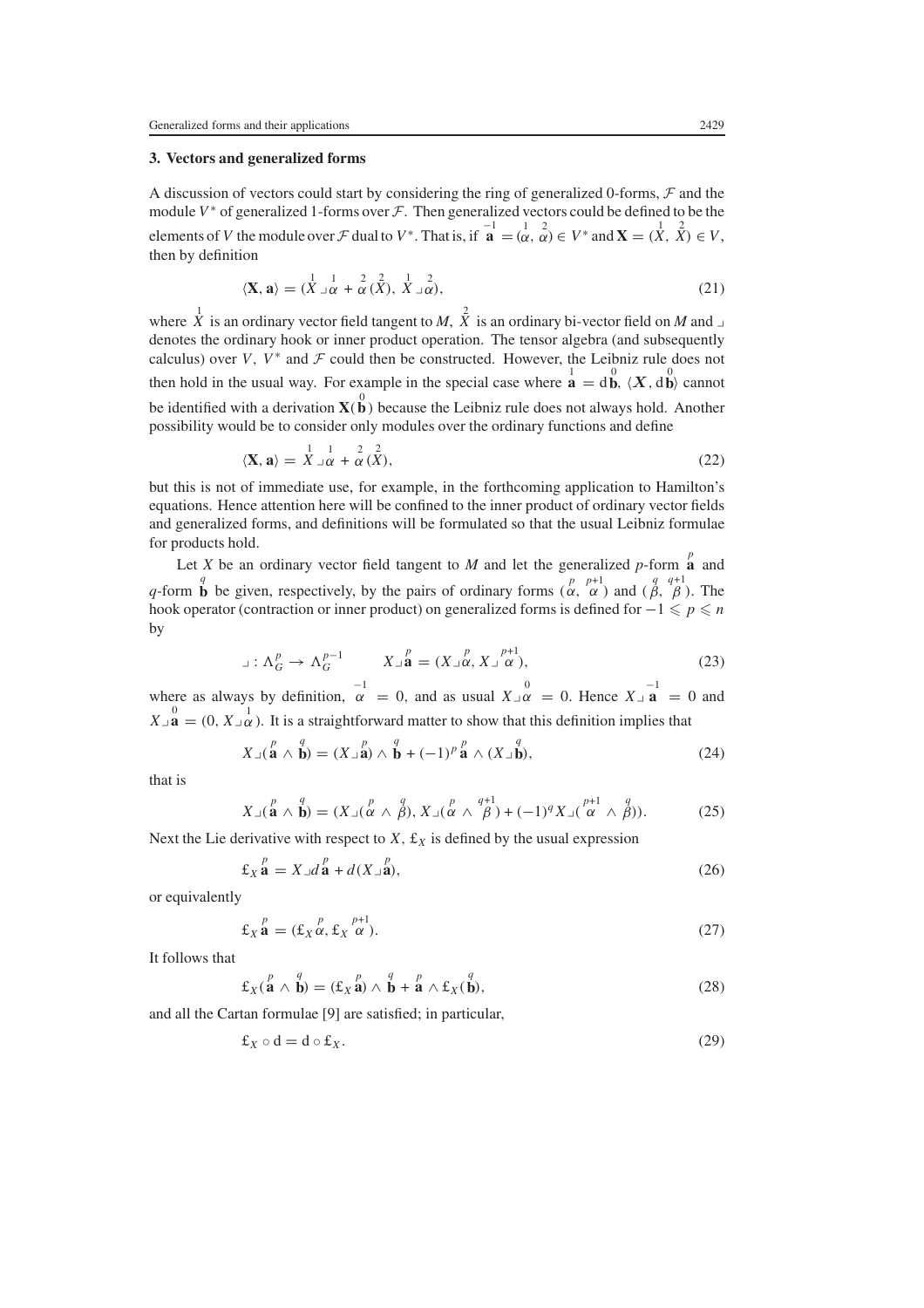#### **4. Applications of generalized forms**

In this section a number of examples, providing applications of generalized forms will be presented. One particular aim is to highlight similarities and differences with some standard field theories formulated in terms of ordinary forms. First, the use of generalized forms in a version of Hamilton's equations will be considered. Secondly, massive and massless scalar field equations will be discussed using generalized forms. Thirdly, Maxwell type equations for generalized forms will be presented and their relation to the Proca equation exhibited. Next, a generalized form version of the Yang–Mills equations will be presented. Then, in a short illustration, the conditions for  $G_2$  structures to be parallel or nearly parallel will be reformulated in terms of generalized forms. Finally, a brief discussion of integrals and generalized forms will be presented and illustrated by a Lagrangian formulation of the complex Einstein vacuum field equations.

**Example 1** (Hamilton's equations and generalized forms)**.** First recall the standard results for ordinary forms. Let *M* be a manifold of dimension 2*m*, with symplectic 2-form  $\omega$  with  $d\omega = 0$ . If *H* is a function on *M* the corresponding Hamiltonian vector field *X* is determined by the equation

$$
X \lrcorner \omega = -\mathrm{d}H. \tag{30}
$$

If  $(p_i, q^i)$  are (local) symplectic coordinates so that

$$
\omega = \mathrm{d}p_i \wedge \mathrm{d}q^i,\tag{31}
$$

then

$$
X = \partial H/\partial p_i \partial \partial \dot{q}^i - \partial H/\partial q^i \partial \partial p_i,
$$
\n(32)

and the integral curves of *X* satisfy Hamilton's equations

$$
\mathrm{d}q^{i}/\mathrm{d}t = \partial H/\partial p_{i}, \qquad \mathrm{d}p_{i}/\mathrm{d}t = -\partial H/\partial q^{i}. \tag{33}
$$

It is straightforward to write similar equations for generalized forms by replacing  $\omega$  and *H* by a generalized closed 2-form and a generalized 0-form, respectfully. If however  $\omega$  is replaced by a closed generalized 1-form and *H* by a −1-form results directly related to the standard results are obtained as follows.

Let  $\mathbf{a} = \begin{pmatrix} 1 & 2 \\ \alpha & \alpha \end{pmatrix}$  be a closed generalized 1-form on *M* so that

$$
\mathrm{d}^{\,1}_{\alpha} = -k \, \alpha^{\,2}, \qquad \mathrm{d}^{\,2}_{\alpha} = 0. \tag{34}
$$

<span id="page-5-1"></span>It will be assumed that  $\alpha^2$  is of maximal rank. Let  $\mathbf{\overline{E}}^1 = (0, \varepsilon)$  be a generalized -1-form. Now define the Hamiltonian vector field determined by  $\overrightarrow{E}$  to be the vector field X, tangent to *M*, which satisfies the equation

$$
X_{\perp} \stackrel{-1}{\mathbf{a}} = -\mathbf{d} \stackrel{-1}{\mathbf{E}}.
$$
 (35)

<span id="page-5-0"></span>These equations are more restrictive than the equations for ordinary forms because they are equivalent to the ordinary equation for a Hamiltonian vector field

$$
X_{\perp}^2 \stackrel{2}{\alpha} = -d_{\mathcal{E}}^0 \tag{36}
$$

<span id="page-5-2"></span>together with the additional equation

$$
X_{\perp \alpha}^1 = -k \mathcal{E}^0. \tag{37}
$$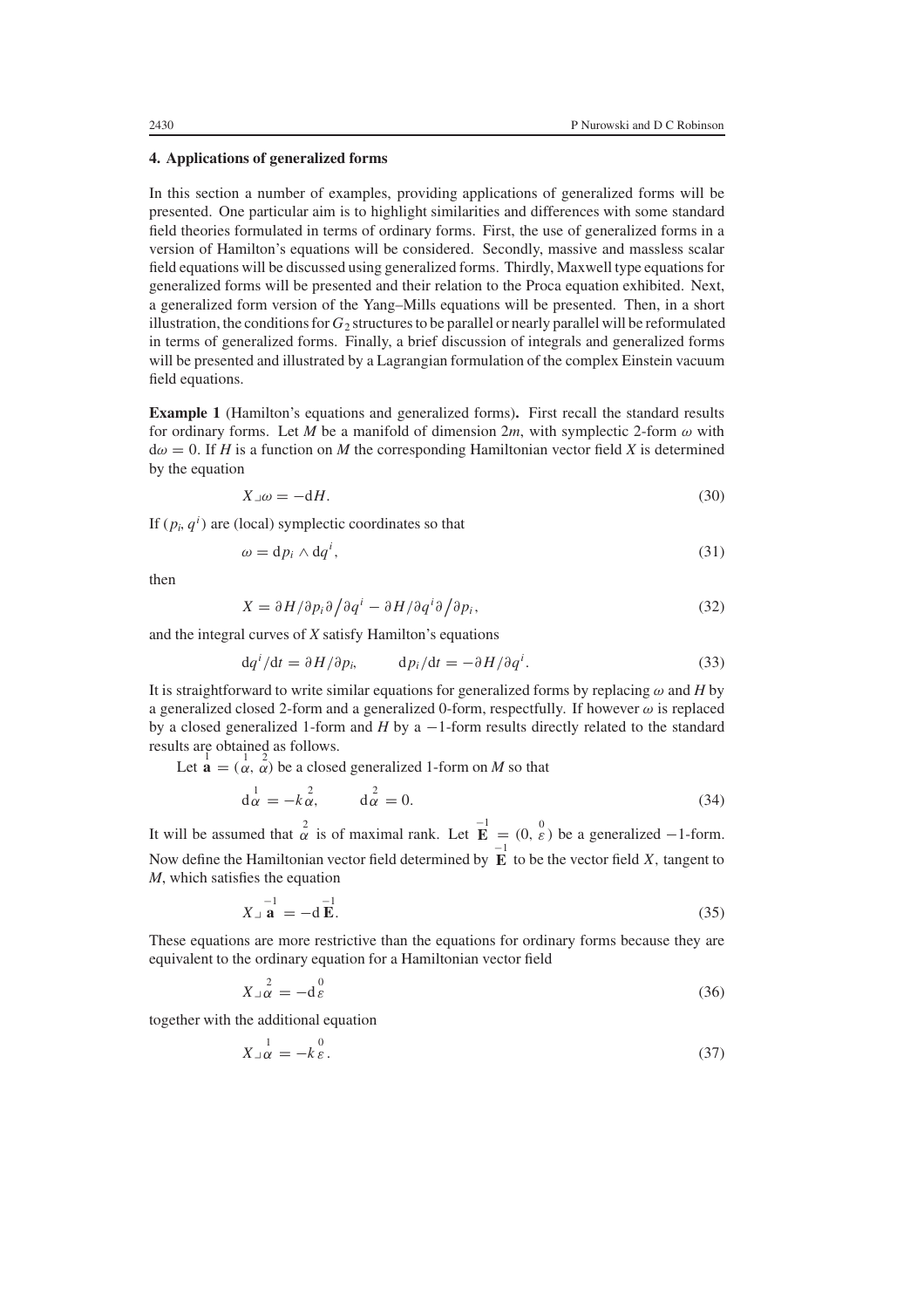Equation [\(36\)](#page-5-0) determines, as usual, the Hamiltonian vector field corresponding to the Hamiltonian function  $\frac{0}{\varepsilon}$  with integral curves corresponding to solutions of Hamilton's equations. Equation [\(34\)](#page-5-1) determines a symplectic potential,  $-k^{-1} \frac{1}{\alpha}$ , for the symplectic 2-form  $\alpha$ . This symplectic potential must satisfy equation [\(37\)](#page-5-2). It follows then that the symplectic 2-form and the symplectic potential are invariant; they both have vanishing Lie derivatives with respect to the Hamiltonian vector field X.

In symplectic coordinates  $(p_i, q^i)$ ,  $i = 1...m$ , these equations state that

$$
\alpha^2 = \mathrm{d} p_i \wedge \mathrm{d} q^i,\tag{38}
$$

$$
X = (\partial \mathop{\varepsilon}^0 / \partial p_i \partial / \partial q^i - \partial \mathop{\varepsilon}^0 / \partial q^i \partial / \partial p_i), \tag{39}
$$

and

$$
-k^{-1}\frac{1}{\alpha} = p_i \,\mathrm{d} q^i + \mathrm{d} f,\tag{40}
$$

<span id="page-6-0"></span>where the function  $f$  satisfies equation [\(37\)](#page-5-2), that is

$$
\{f, \stackrel{0}{\varepsilon}\} + p_i \stackrel{0}{\partial} \stackrel{0}{\varepsilon}/\partial p_i - \stackrel{0}{\varepsilon} = 0,\tag{41}
$$

and the first bracket is the Poisson bracket. Hence this generalized form approach automatically incorporates into the standard Hamiltonian formalism symplectic potentials which must satisfy the condition given by equations [\(37\)](#page-5-2) or [\(41\)](#page-6-0) and are consequently invariant potentials.

**Example 2** (Scalar field equations on an *n*-dimensional Lorentzian manifold *M*)**.** First consider the −1-form

$$
\mathbf{a}^{-1} = (0, \stackrel{0}{\alpha}).\tag{42}
$$

The dual generalized *n*-form is  $\star \hat{\mathbf{a}} = ((-1)^n \ast \alpha, 0)$ . Consider the action

$$
A = (\mathbf{d} \mathbf{a}, \mathbf{d} \mathbf{a})
$$
  
= 
$$
\int_M (k^2 \alpha \wedge * \alpha + \mathbf{d} \alpha \wedge * \mathbf{d} \alpha).
$$
 (43)

The Euler–Lagrange equation is

$$
\mathbf{d} \star \mathbf{d} \mathbf{a} = 0 \quad \text{or} \quad \triangle \mathbf{a} = 0. \tag{44}
$$

This is in fact the Klein–Gordon equation

$$
\triangle^0 \alpha + k^2 \alpha^0 = 0,\tag{45}
$$

with mass term  $m^2 = k^2$ .

On the other hand, starting again, consider the generalized 0-form

$$
\stackrel{0}{\mathbf{a}} = \stackrel{0}{(\alpha, 0)}.
$$
 (46)

For such a form, the dual is given by the generalized  $(n-1)$ -form  $\star \stackrel{0}{\mathbf{a}} = (0, *\alpha)$ . Using this type of generalized 0-form consider now the action

$$
A = (\mathbf{d}\mathbf{a}, \mathbf{d}\mathbf{a})
$$
  
= 
$$
\int_M \mathbf{d}\alpha \wedge \mathbf{d}\alpha.
$$
 (47)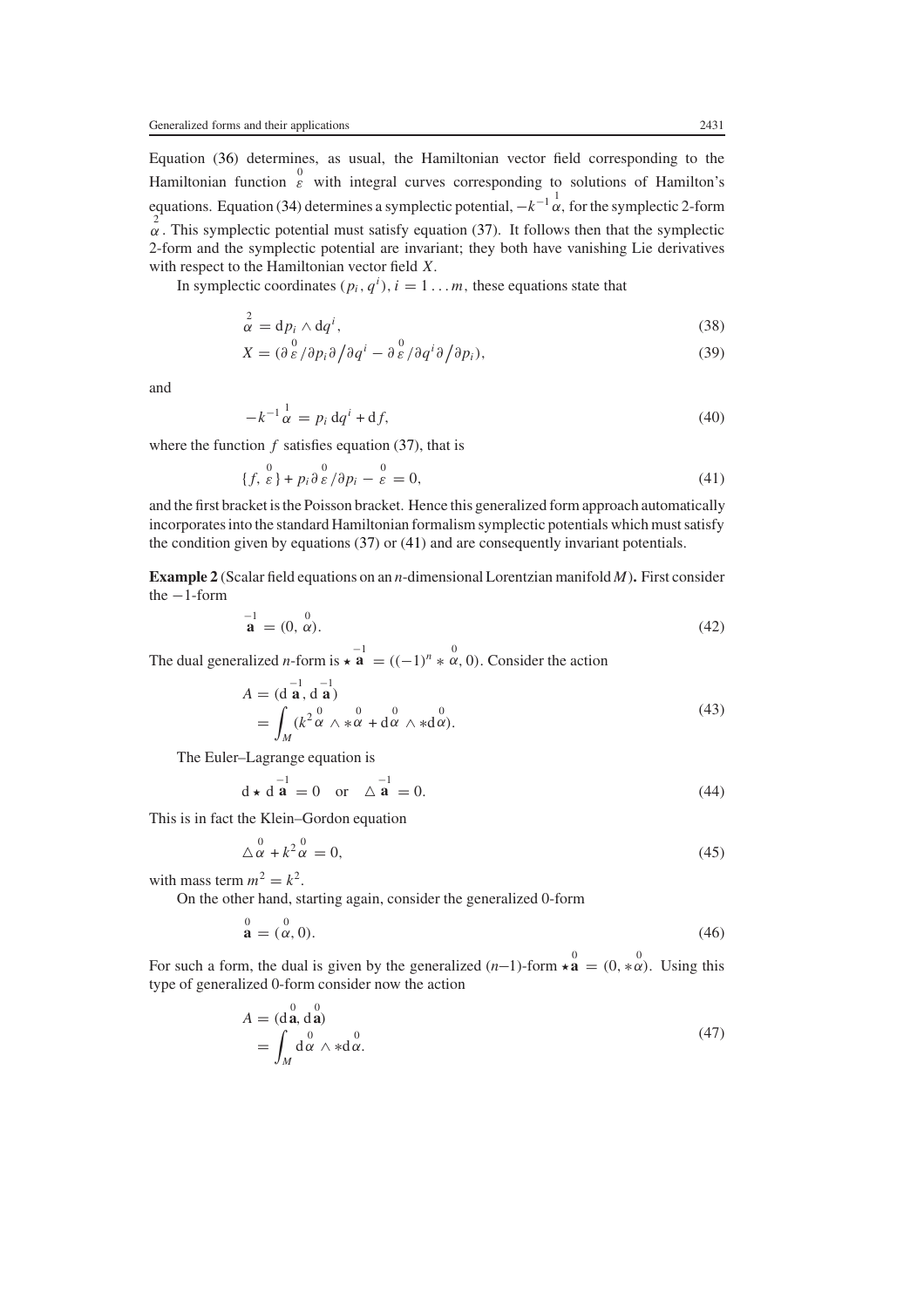The Euler–Lagrange equation which follows from this action is

$$
\Delta \stackrel{0}{\mathbf{a}} - k^2 \stackrel{0}{\mathbf{a}} = 0,\tag{48}
$$

or equivalently the standard zero rest-mass scalar field equation

$$
\triangle^0 \alpha = 0. \tag{49}
$$

These results prompt the speculative observation that scalar fields with zero and non-zero rest-mass might be viewed as being related by a type of 'internal gauge transformations in the space of generalized forms', that is by a mapping between  $(\alpha, 0)$  and  $(0, \alpha)$ .

**Example 3** (Maxwell-type equations for generalized forms on a four-dimensional Lorentzian manifold)**.** In this example it will be assumed that *M* is a four-dimensional Lorentzian manifold and the equations

$$
\mathbf{d}\mathbf{\dot{F}} = 0\tag{50}
$$

<span id="page-7-3"></span>and

$$
\mathbf{d} \star \mathbf{F} = 4\pi \star \mathbf{J},\tag{51}
$$

<span id="page-7-1"></span>for a generalized 1-form and 0-form,  $\overrightarrow{F}$  and  $\overrightarrow{J}$  will be studied. The consideration of these equations is motivated by the structure of the Maxwell equations expressed in terms of ordinary forms

$$
dF = 0 \quad \text{and} \quad d * F = 4\pi * J,\tag{52}
$$

<span id="page-7-0"></span>where  $F$  is the Maxwell field 2-form and  $J$  is the current density 1-form. Both sets of equations admit conservation laws

$$
\mathbf{d} \star \mathbf{\hat{J}} = 0,\tag{53}
$$

and

$$
d * J = 0. \tag{54}
$$

Writing  $\int_{0}^{0} = \int_{0}^{0}$  it follows from equation [\(53\)](#page-7-0) that  $\rho = -k^{-1}\delta\rho$ . Applying the Poincaré lemma to the closed generalized 1-form  $\overline{F}$ , it follows that a (non-unique) generalized 0-form potential  $\mathbf{a} = \begin{pmatrix} 0 & 1 \\ \alpha & \alpha \end{pmatrix}$  can be introduced such that  $\mathbf{F} = d\mathbf{a}$ . Here it will prove convenient to rewrite the potential in terms of the ordinary form  $A = \frac{1}{\alpha} - k^{-1} \frac{0}{\alpha}$ , so that

$$
\stackrel{0}{\mathbf{a}} = \stackrel{0}{(\alpha, A + k^{-1} \mathbf{d} \alpha)},\tag{55}
$$

and hence

$$
\mathbf{\dot{F}} = (-kA, dA),\tag{56}
$$

<span id="page-7-2"></span>and the (gauge) freedom determined by  $\alpha$  is more clearly exhibited. It now follows from equation  $(51)$  that A satisfies the equations

$$
\delta \, \mathrm{d}A + k^2 A = -4\pi \, \rho \,. \tag{57}
$$

In four-dimensional Lorentzian spacetime equation [\(57\)](#page-7-2) is the Proca equation for a massive spin one field with source, [7], when the mass squared term is equal to  $k^2$ , as in the previous example. It also follows from the above, and indeed directly from equation [\(57\)](#page-7-2) that

$$
\delta(A + 4\pi k^{-2} \rho^1) = 0,\tag{58}
$$

which, in the source-free case, is a Lorentz gauge condition on the potential 1-form A.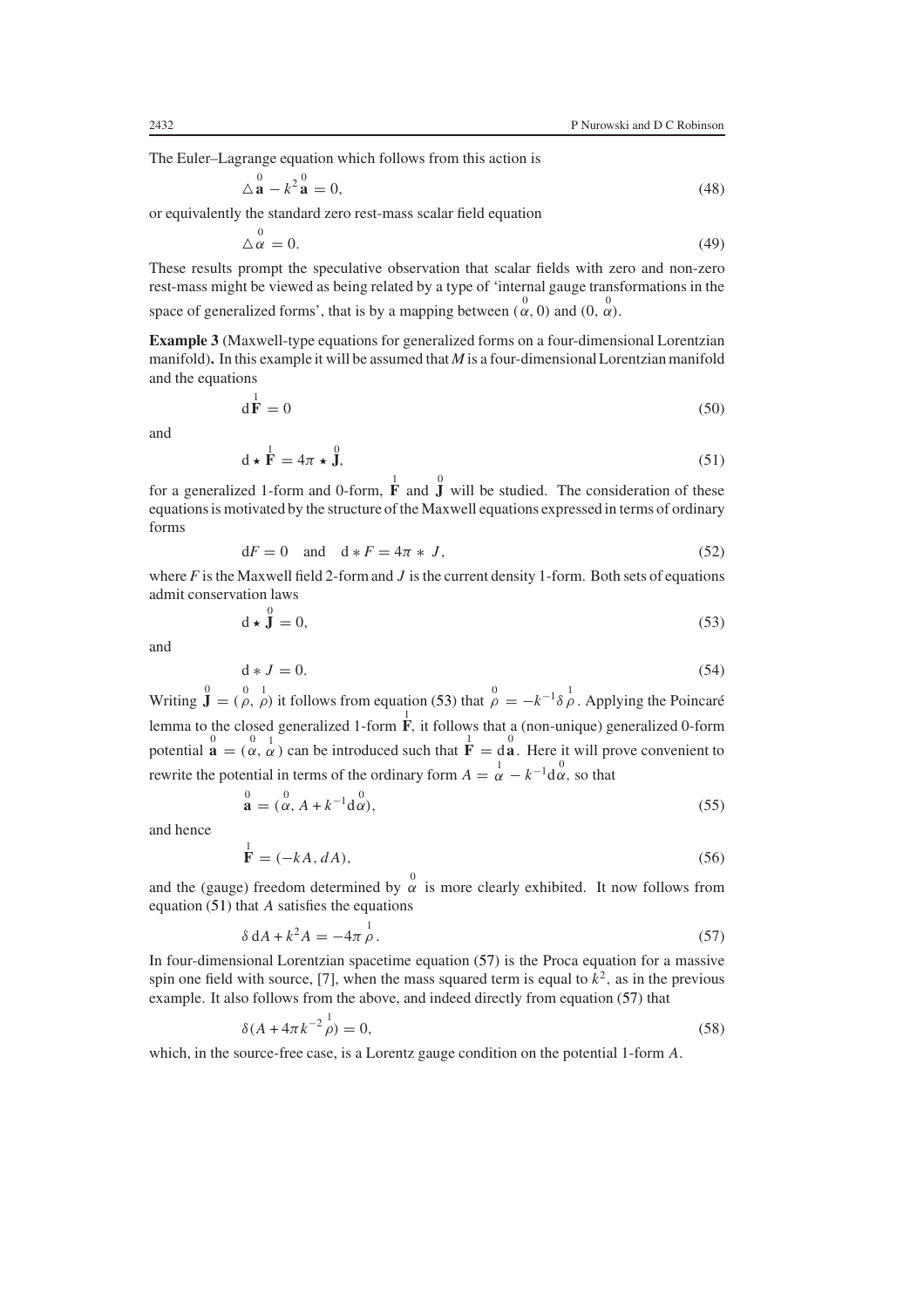Conversely, let A be a 1-form which satisfies equation [\(57\)](#page-7-2). Let  $\alpha = A + k^{-1} \frac{0}{\alpha}$ , where  $\alpha$ is any (gauge) function, and let  $\mathbf{\hat{a}} = (\alpha, \alpha)$ , and  $\mathbf{\hat{F}} = d\mathbf{\hat{a}}$ . Then  $\mathbf{\hat{F}}$  satisfies equations [\(50\)](#page-7-3) and [\(51\)](#page-7-1) with  $\mathbf{\hat{J}} = (-k^{-1}\delta \rho, \rho)$ . These Maxwell-like generalized form equations representing the Proca equation (and when *k* is taken to be zero, the Maxwell equations) automatically incorporate both field and potential equations.

In the source-free case, an action for equations [\(50\)](#page-7-3) and [\(51\)](#page-7-1) is given by the inner product for generalized forms, as in equation [\(14\)](#page-3-0), that is

$$
(\mathbf{\dot{F}}, \mathbf{\dot{F}}) = \int_{M} (kA \wedge *A + dA \wedge *dA). \tag{59}
$$

The (formal) analogues of these results with *p* greater than 1 are clearly similar.

**Example 4** (Generalized Yang–Mills equations)**.** Here a generalization of the Yang–Mills field equations for a generalized 1-form, on an *n*-dimensional manifold with metric, will be presented.

Let  $\mathbf{a} = (\alpha, \alpha)$  be a generalized 1-form (generalized Yang–Mills potential) with values in the Lie algebra of a Lie group *G*. Let its generalized curvature 2-form (generalized Yang–Mills field) be given by

$$
\mathbf{\hat{F}} = \mathbf{d}\mathbf{\hat{a}} + \frac{1}{2} [\mathbf{\hat{a}}, \mathbf{\hat{a}}],\tag{60}
$$

so that

$$
\mathbf{\hat{F}} = (F + k\mathbf{\hat{\alpha}}, \mathbf{D}\mathbf{\hat{\alpha}}),\tag{61}
$$

where

$$
F = \mathbf{d}^{\frac{1}{\alpha}} \mathbf{d} + \frac{1}{2} \left[ \frac{1}{\alpha}, \frac{1}{\alpha} \right] \tag{62}
$$

<span id="page-8-0"></span>and D denotes the covariant exterior derivative with respect to the ordinary Yang–Mills potential  $\frac{1}{\alpha}$ , that is for a *p*-form

$$
D_{\beta}^{p} = d_{\beta}^{p} + (-1)^{p+1} {p \atop \beta} \wedge \frac{1}{\alpha} + \frac{1}{\alpha} \wedge \frac{p}{\beta},
$$
  
\n
$$
\equiv d_{\beta}^{p} + (-1)^{p+1} {p \atop \beta} \frac{1}{\alpha}.
$$
\n(63)

The dual of the generalized Yang–Mills field is an (n−3)-form

$$
\star \stackrel{2}{\mathbf{F}} = ((-1)^{n-1} * D\stackrel{2}{\alpha}, *F + k * \stackrel{2}{\alpha}).
$$
 (64)

The generalized Yang–Mills field equation is defined to be

$$
D\star \mathbf{\hat{F}} = d\star \mathbf{\hat{F}} + (-1)^n [\star \mathbf{\hat{F}}, \mathbf{a}] = 0,
$$
\n(65)

where **D** is the generalized covariant exterior derivative corresponding to the generalized Yang–Mills potential  $\hat{a}$ , and is given by the obvious analogue of equation [\(63\)](#page-8-0) above. The equations can be written in terms of ordinary forms by using the expression

$$
\mathbf{D} \star \mathbf{F}^{2} = (\{-1\}^{n-1} \{ \mathbf{D} \ast \mathbf{D} \frac{2}{\alpha} - k \ast F - k^{2} \ast \frac{2}{\alpha} \}, \mathbf{D} \ast F + k \mathbf{D} \ast \frac{2}{\alpha} - [\ast \mathbf{D} \frac{2}{\alpha}, \frac{2}{\alpha}]).
$$
 (66)

If  $\alpha^2 = cF$  where  $c = -k^{-1}$  then the equations are automatically satisfied. When this is not the case, and *k* is non-zero, it follows that the generalized Yang–Mills equation is equivalent to the equations

$$
[*\,D_{\alpha}^{2}, F + k_{\alpha}^{2}] = 0, \qquad kF + k^{2} \frac{2}{\alpha} = \frac{2}{s} * D * D_{\alpha}^{2}.
$$
 (67)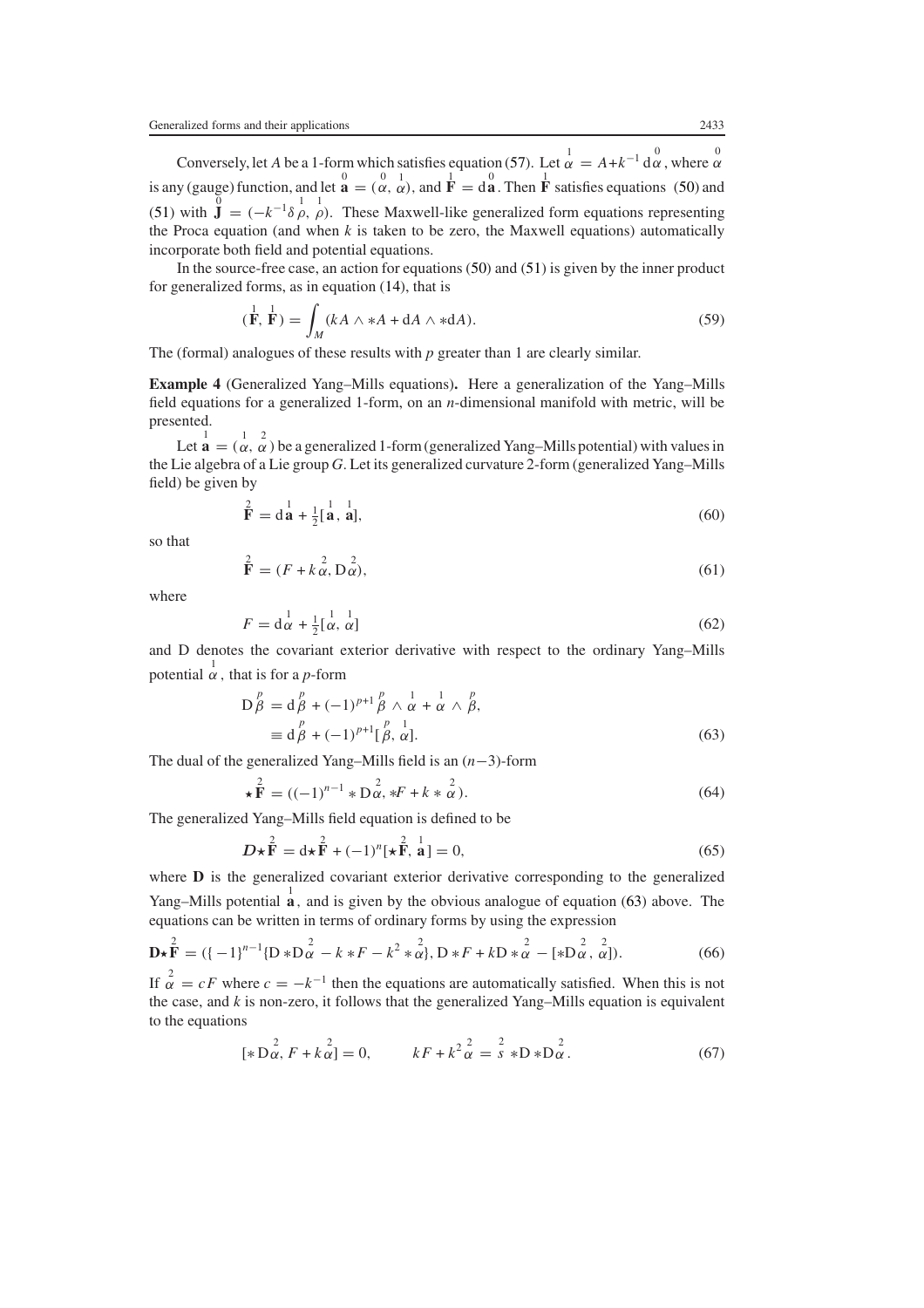**Example 5** (Parallel and nearly parallel  $G_2$ -structures). Recall that a seven-dimensional oriented Riemannian manifold  $(M, g)$  equipped with a 3-form  $\omega$  given by

$$
\theta^{1} \wedge \theta^{2} \wedge \theta^{7} + \theta^{1} \wedge \theta^{3} \wedge \theta^{5} - \theta^{1} \wedge \theta^{4} \wedge \theta^{6} - \theta^{2} \wedge \theta^{3} \wedge \theta^{6}
$$
  

$$
- \theta^{2} \wedge \theta^{4} \wedge \theta^{5} + \theta^{3} \wedge \theta^{4} \wedge \theta^{7} + \theta^{5} \wedge \theta^{6} \wedge \theta^{7},
$$
(68)

where  $\{\theta^i\}$  is an orthonormal basis of 1-forms, is called a  $G_2$ -manifold (or  $G_2$ -structure). Special cases of  $G_2$ -structures are distinguished by means of the natural splitting of the covariant derivative of  $\omega$  into four components. This splitting can be also described in terms of analysis of d $\omega$  and d  $*\omega$ . Special cases of particular interest include (see, for example, [10, 11]):

- *parallel*  $G_2$ -structures, which are defined by conditions  $d\omega = 0$  and  $d * \omega = 0$ ,
- *nearly parallel*  $G_2$ -structures, which have  $d\omega = c * \omega$  and  $d * \omega = 0$ , with *c* being a real constant.

The conditions for these special structures can be naturally reformulated in terms of generalized forms by introducing the generalized 3-form

$$
\mathbf{w} = (\omega, * \omega). \tag{69}
$$

Now

$$
dw = (d\omega + k * \omega, d(*\omega)), \qquad \delta w = (\delta \omega, *d\omega - k\omega). \tag{70}
$$

Hence it follows that the  $G_2$ -structure is *parallel* if and only if the generalized 3-form **w** is both closed and co-closed (and hence  $k = 0$ ) and it is *nearly parallel* if and only if **w** is either closed  $(c = -k)$  or co-closed  $(c = k)$ .

**Example 6** (Integrals of forms and an action for the complex Einstein vacuum field equations)**.** In this example a possible definition of the integral of a generalized form is presented and illustrated by an action for Einstein's vacuum equations, in the form presented in [5], in four dimensions. Let  $U \subseteq M$ , be a *q*-dimensional sub-manifold,  $0 \leq q \leq n$ , with a (possibly but not necessarily non-empty) compatibly oriented boundary  $\partial U$ . Let  $\mathbf{a}^{q-1} = (\alpha, \alpha)$  be a generalized (q−1)-form and define the integral of this form over *U* to be

$$
\int_{U} \mathbf{a}^{q-1} \equiv \int_{\partial U} \mathbf{a}^{q-1} + \int_{U} \mathbf{a}^{q},\tag{71}
$$

$$
=\int_{U}(\mathrm{d}^{\frac{q-1}{\alpha}}+\frac{q}{\alpha}).\tag{72}
$$

With this definition<sup>4</sup> Stoke's theorem, re-formulated in terms of generalized forms, is

$$
\int_{U} \mathbf{d}^{q-2} \mathbf{a} = (1 - (-1)^q k) \int_{\partial U} \mathbf{a}^{q-2} \tag{73}
$$

<sup>4</sup> If, motivated by equation [\(14\)](#page-3-0) and using this notation, an inner product,  $()_1$  is defined by

$$
(\stackrel{p}{\mathbf{a}},\stackrel{p}{\mathbf{b}})_1=\frac{1}{2}\int_M(\stackrel{p}{\mathbf{a}}\wedge\star\stackrel{p}{\mathbf{b}}+\stackrel{p}{\mathbf{b}}\wedge\star\stackrel{p}{\mathbf{a}}),
$$

then a different inner product from the previously introduced one is obtained. For this new inner product

$$
\begin{aligned}\n\binom{p}{\mathbf{a},\mathbf{a}}_1 &= \int_M \stackrel{p}{\mathbf{a}} \wedge \mathbf{x}^{\mathbf{a}}_1 \\
&= (-1)^{n-p-1} \int_M \stackrel{p}{\alpha} \wedge \mathbf{x}^{\mathbf{a}}_1 + \int_M (\stackrel{p}{\alpha} \wedge \mathbf{x}^{\mathbf{a}}_1 + \stackrel{p+1}{\alpha} \wedge \mathbf{x}^{\mathbf{a}}_1) \\
&= \int_M (-1)^{n-p-1} \, \mathrm{d}(\alpha \wedge \mathbf{x}^{\mathbf{a}}_1) + \alpha \wedge \mathbf{x}^{\mathbf{a}}_1 + \alpha \wedge \mathbf{x}^{\mathbf{a}}_1 \\
&= \int_M \mathbf{x}^{\mathbf{a}}_1 + \alpha \wedge \mathbf{x}^{\mathbf{a}}_1 + \alpha \wedge \mathbf{x}^{\mathbf{a}}_1 + \alpha \wedge \mathbf{x}^{\mathbf{a}}_1\n\end{aligned}
$$

the condition,  $(da, b)_1 = (a, \delta b)_1$ , holds when the integral over  $\partial M$  vanishes, but when that integral is not zero the condition will generally not hold.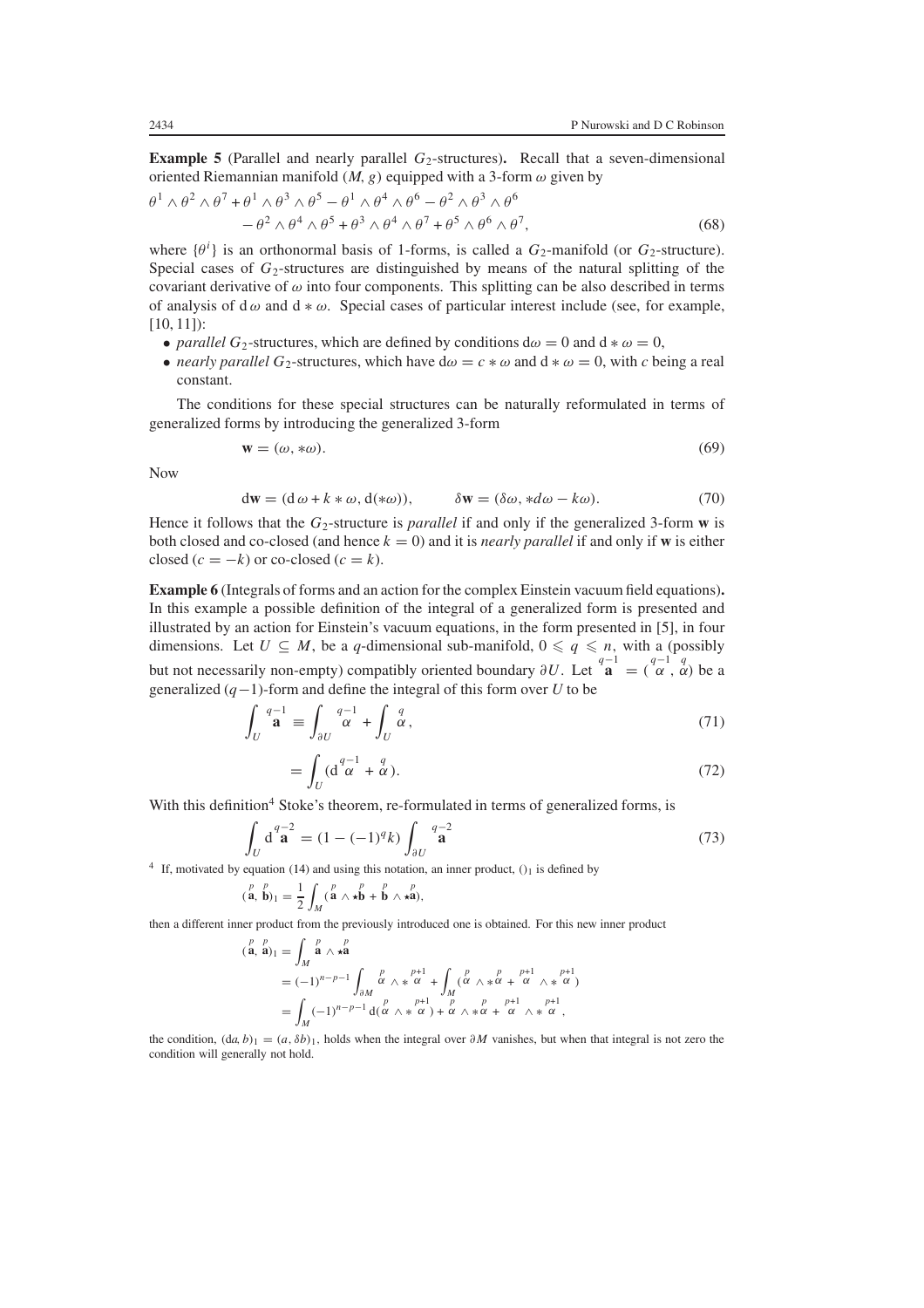Using this definition an action for Einstein's (complex) vacuum equations in four dimensions can be written, when it is assumed that  $k$  is not equal to 1, in the simple form

$$
A = \int \mathbf{r}_A \wedge \mathbf{Ds}^A,\tag{74}
$$

where, using the notation of [5], upper case Latin indices are two component spinor indices which range and sum over 1 and 2,  $\mathbf{r}_A$  and  $\mathbf{s}_A$  are generalized spinor-valued 1-forms. **D** is an sl(2,C)-valued generalized covariant exterior derivative determined by a generalized sl(2,C)-valued connection 1-form

$$
\Gamma_B^A = (\omega_B^A, -\Omega_B^A), \qquad \text{where} \quad \Omega_B^A = d\omega_B^A + \omega_C^A \wedge \omega_B^C, \tag{75}
$$

and  $\omega_B^A$  is an ordinary sl(2,C)-valued connection 1-form, [5]. Variation of the action with respect to the dynamical variables,  $\mathbf{r}_A$ ,  $\mathbf{s}_A$  and  $\Gamma_B^A$  gives as the Euler–Lagrange equations the equations

$$
\mathbf{D}\mathbf{s}^{A} \equiv \mathrm{d}\mathbf{s}^{A} - \mathbf{s}^{B} \wedge \mathbf{\Gamma}_{B}^{A} = 0,
$$
  

$$
\mathbf{D}\mathbf{r}^{A} \equiv \mathrm{d}\mathbf{r}^{A} - \mathbf{r}^{B} \wedge \mathbf{\Gamma}_{B}^{A} = 0,
$$
 (76)

and the condition that  $\mathbf{r}^{(A} \wedge \mathbf{s}^{B)}$  are ordinary 2-forms. The latter ensures that  $\omega_B^A$  is the anti self-dual part of the Levi-Civita connection of a Ricci-flat metric. Again, when using the notation of [5], the dynamical variables  $\mathbf{r}^A$  and  $\mathbf{s}^A$  are written in terms of ordinary forms as

$$
\mathbf{r}^A \equiv (\alpha^A, -k^{-1}\mu^A),
$$
  
\n
$$
\mathbf{s}^A \equiv (\beta^A, k^{-1}\nu^A),
$$
\n(77)

and this metric is

$$
ds^2 = \alpha_A \otimes \beta^A + \beta^A \otimes \alpha_A. \tag{78}
$$

#### **5. Concluding comments**

Different differential calculi can be introduced on manifolds, an issue that has been explored, for example, in the context of the development of non-commutative differential geometry, [9]. The algebra and calculus discussed in this paper and in [5] have a number of interesting features. These include natural unifications of potentials and fields, and the equations they satisfy and the natural incorporation of mass-like terms in generalized Laplacians. In addition, equations containing connections, such as the Cartan structure equations and the Einstein equations take particularly simple 'flat' forms when written in terms of generalized forms. As was noted in [5], further generalizations along the lines presented here are possible, with it being a simple matter to formulate, as was done there, an exterior algebra and calculus of *p*-forms where  $-n \leq p \leq n$ . The usefulness of these different calculi, and their relation to other calculi [9], remain interesting matters for investigation.

#### **Acknowledgments**

We would like to thank John Madore for his informative comments on differential calculuses on manifolds and Rod Gover for helpful observations. DCR would like to thank the Mathematics Department of Auckland University for its hospitality while this paper was being completed. This work was supported in part by the Polish Committee for Scientific Research (KBN) under grant no 2 P03B 060 17.